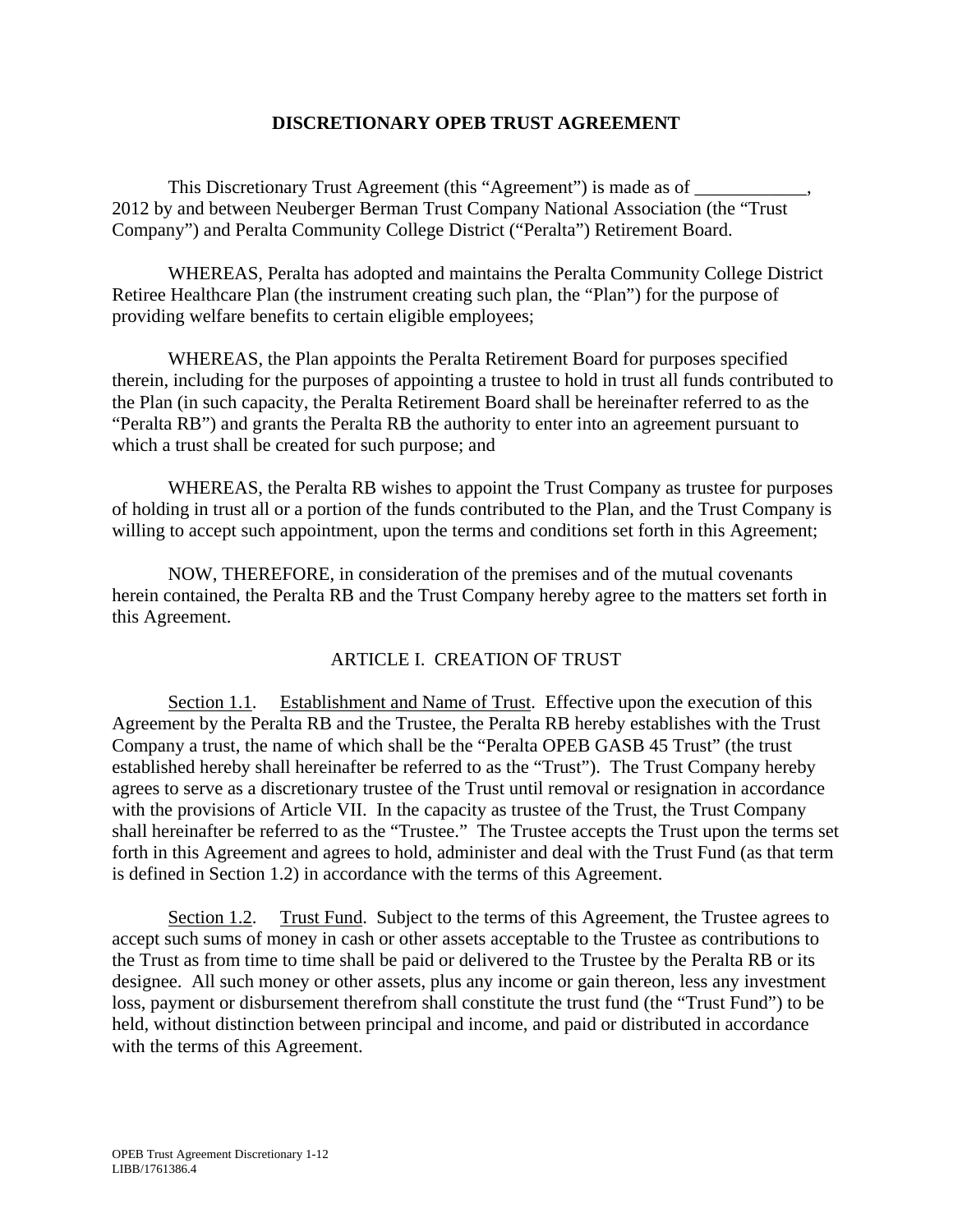Section 1.3. Trustee Not Responsible for Funding. The Trustee shall have no duty or authority (including no duty or obligation to make any determination or inquiry with respect thereto), which duty and authority is solely that of the Peralta RB, (A) to require any contributions or transfers to be made to the Trust, (B) to compute any amount to be contributed or transferred to the Trust, (C) to determine whether any contribution received by the Trustee complies with the terms of the Plan or (D) to determine whether any payments should be made from the Trust Fund. The Trustee shall not be responsible for any assets until the Trustee receives such assets.

Section 1.4. Nondiversion of Assets. The Peralta RB shall be solely responsible for ensuring that all payments from the Trust Fund, including but not limited to those directed by the Peralta RB or other entity appointed in accordance with the provisions of Section 2.1, shall be consistent with the purpose of the Trust, and shall be used solely to provide benefits to participants and their beneficiaries under the Plan and to defray reasonable expenses of administering the Plan, except as otherwise permitted under the terms of the Plan and applicable law, and the Trustee shall have no duty or authority with respect thereto and shall have no duty or obligation to make any determination or inquiry with respect thereto.

Section 1.5. Tax-exempt Status. It is intended that the Trust shall qualify as an "exempt organization" under Sections 501(a) and 501(c)(9) of the Internal Revenue Code of 1986, as amended (the "Code") (or any comparable section of any future legislation that amends, supplements or supersedes said section). Unless and until the Trustee receives written notice from the Peralta RB to the contrary, the Trustee may assume the Trust is so qualified and is exempt from federal income taxation and shall have no duty or obligation to make any determination or inquiry with respect to such status.

Section 1.6. Authorization. The Peralta RB represents and warrants that it is duly authorized to execute and implement this Agreement on behalf of Peralta, the Trust and the Plan, and such execution represents the legal, valid and binding obligation of Peralta and the Trust.

Section 1.7. Information. The Peralta RB shall promptly deliver or cause to be delivered such information, papers and documents reasonably requested by the Trustee in connection with its duties under this Agreement, including without limitation investment guidelines in a form acceptable to the Trustee (the "Investment Guidelines"). The Peralta RB agrees to promptly inform the Trustee if any information previously provided may be or may have become materially inaccurate. Notwithstanding any other provision of this Agreement to the contrary, and to the maximum extent permitted by applicable law, the Trustee shall not be liable for the consequences of any inaccuracies in such information, papers or documents. Further, the Peralta RB shall be solely responsible for the Investment Guidelines and any modifications thereto, and the Trustee shall have no authority to make any modifications thereto, but may make recommendations to the Peralta RB with respect thereto.

Section 1.8. Conflicts. The Peralta RB acknowledges and agrees that the Trustee shall not be disqualified or limited in any respect, except to the extent required by applicable law, because of the rules of undivided loyalty, the duty to avoid conflicts of interest and the duty not to undertake an adverse relationship from participating in, receiving or paying anyone additional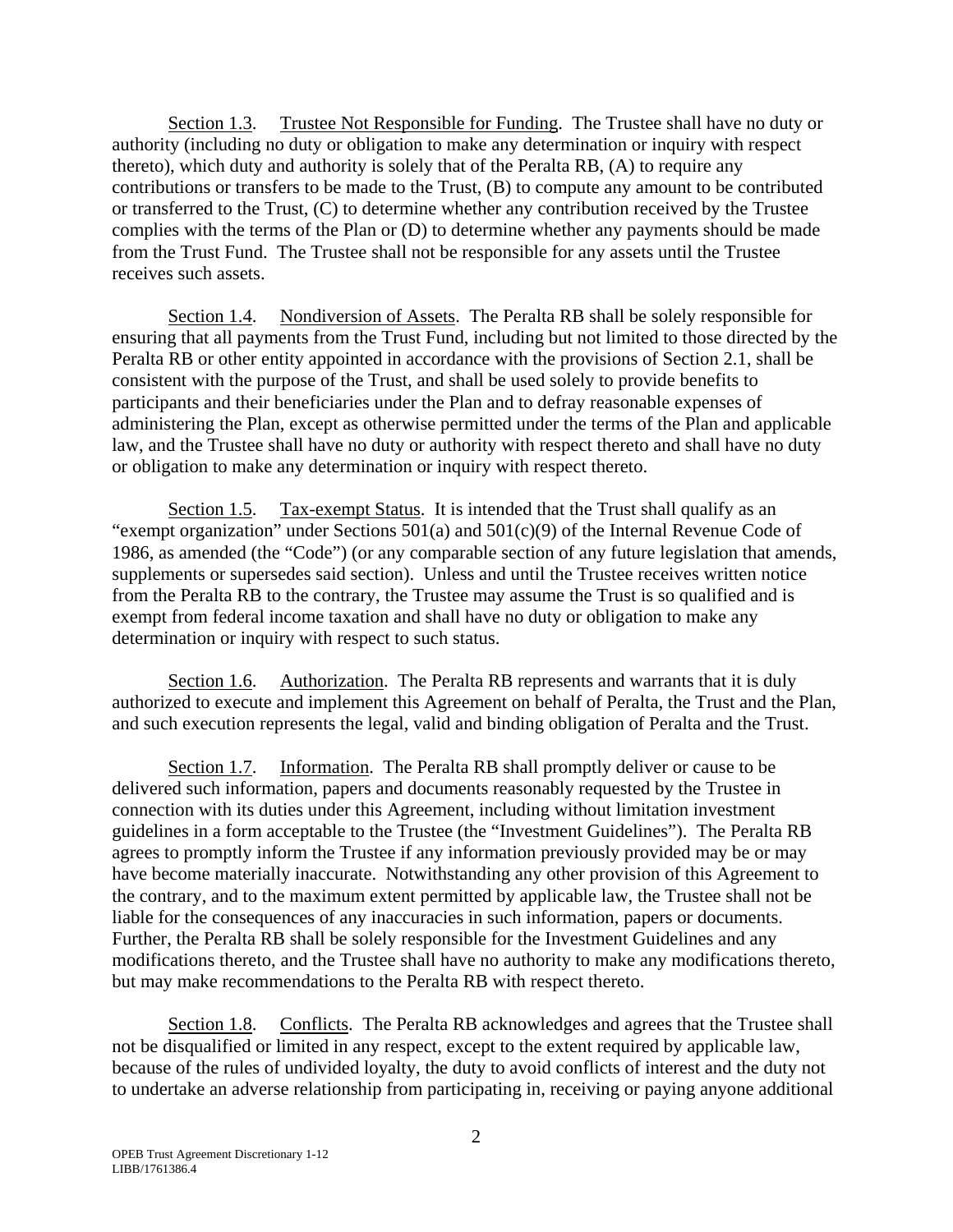compensation, or for any fee sharing arrangement, or for acting under this Agreement, to the extent they cannot reasonably be expected to adversely affect the Trustee's performance as Trustee under this Agreement. In this regard, the Trustee is authorized, in the exercise of its sole and absolute discretion, to enter into transactions with, and/or retain the services of, any affiliate of the Trustee upon such terms and conditions (including compensation) as the Trustee deems advisable, and the Peralta RB waives any applicable disclosure requirements with respect thereto. Further, the Trustee is also authorized, in the exercise of its sole and absolute discretion, to invest in one or more mutual funds, common trust funds, hedge funds, private equity funds, exchange funds or any other investment funds, whether or not the Trustee, or any affiliate of the Trustee, renders services to such fund or other issue and receives compensation therefrom.

## ARTICLE II. PAYMENTS FROM TRUST FUND

Section 2.1. Directed Payments. The Trustee shall make payments from the Trust Fund to such persons (including the Peralta RB) in such form or manner and in such amounts as the Peralta RB may direct from time to time. Each payment direction from the Peralta RB to the Trustee shall be in writing or in such electronic form as previously agreed upon in writing by the Peralta RB and the Trustee and shall be deemed to include a certification made by the Peralta RB that any payment from the Trust Fund directed thereby is a direction that the Peralta RB is authorized to provide to the Trustee, that complies with the terms of the Plan and that is not contrary to any provision of law applicable to the Plan or the Trust Fund. The Trustee may conclusively rely on such certification and shall have no duty to make any inquiry or investigation with respect to the correctness of such certification.

If the Peralta RB has appointed an entity as its agent for purposes of making payments from the Trust Fund, the Peralta RB shall provide the Trustee written notice of such appointment. For purposes of this Agreement, such an appointment shall become effective on the effective date thereof or, if later, on the date on which the Trustee receives written notice thereof from the Peralta RB and shall remain in effect until the Trustee receives written notice from the Peralta RB of the termination of such appointment. Such an entity duly appointed by the Peralta RB with respect to which the Trustee has received written notice from the Peralta RB shall, in its capacity as agent for the Peralta RB, hereinafter be referred to as the "TPA." If the Trustee receives written notice from the Peralta RB of the appointment of the TPA, the Trustee shall make payments from the Trust Fund in accordance with directions received by the Trustee from the TPA. Each such direction from the TPA to the Trustee shall be in writing or in such other form as previously agreed upon in writing by the TPA and the Trustee. The Trustee may conclusively rely on any such direction received by the Trustee from the TPA and shall have no duty to make any inquiry or investigation with respect to such direction.

Section 2.2. Form of Payments and Disputed Payments. Payments from the Trust Fund may be made by check to the order of the payee and may be mailed to the payee at the address last furnished to the Trustee by the Peralta RB or, if no such address has been furnished to the Trustee, to the payee in care of the Peralta RB. The Trustee shall not be liable to the Peralta RB or any other party for any act or omission or for any loss, damage or expense incurred as a result of, or in connection with, any payment from the Trust Fund made by the Trustee in accordance with this Section 2.2 or the written direction of the Peralta RB or the TPA. If a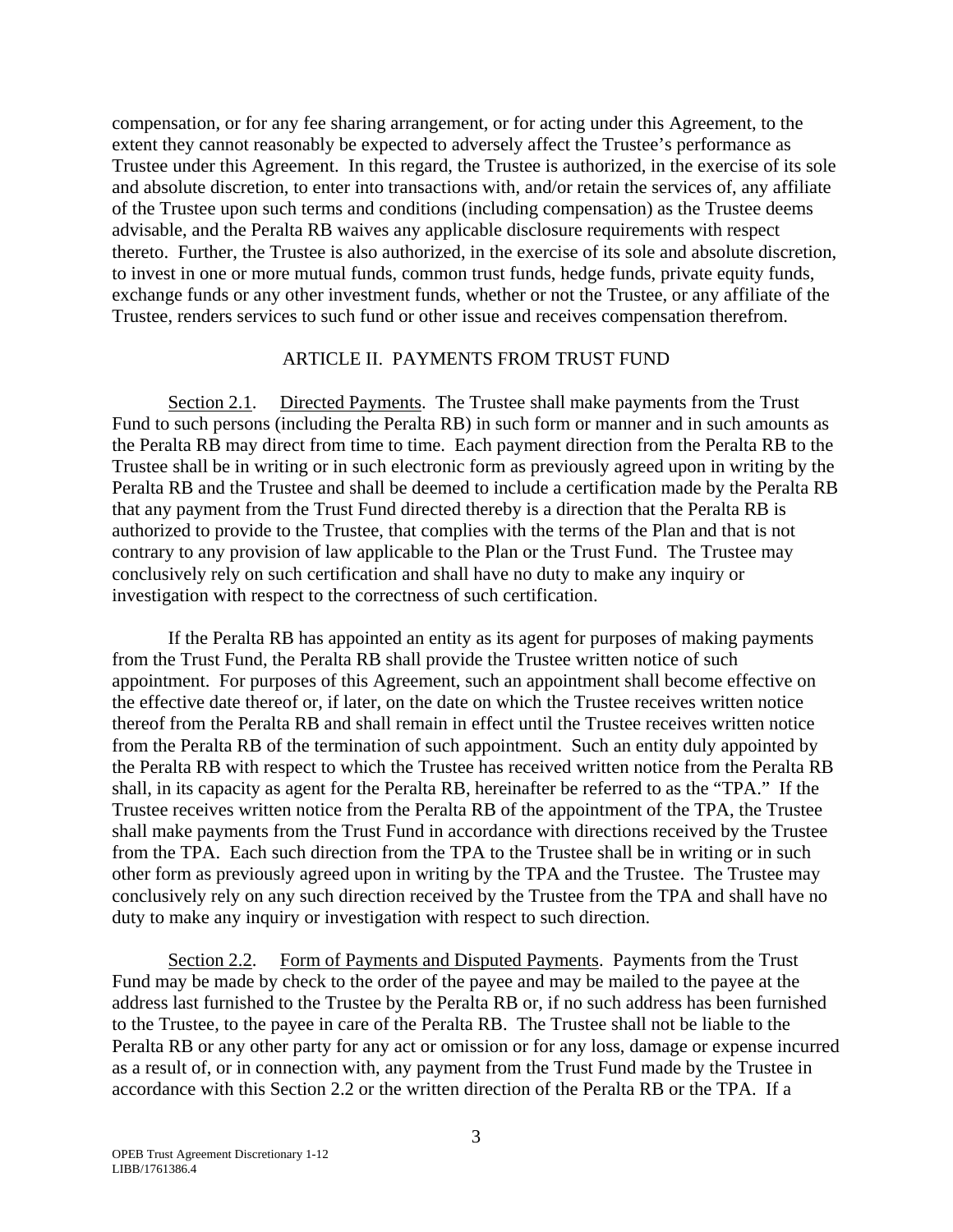dispute arises as to the party entitled to receive any payment from the Trust Fund, the Trustee may withhold such payment until the dispute has been settled by the parties to the dispute or resolved by a court of competent jurisdiction.

Section 2.3. Returned Payments. In the event any payment from the Trust Fund made by the Trustee at the direction of the Peralta RB or the TPA is returned to the Trustee because the payee cannot be located at the address to which the payment has been mailed, the Trustee shall promptly notify the Peralta RB of such return. The amount of such payment shall remain in the Trust Fund unless and until a written direction is received by the Trustee from the Peralta RB or the TPA with respect to such payment. The Trustee or its agent shall maintain records of all payments from the Trust Fund that are returned. The Trustee shall not be obligated to search for or ascertain the whereabouts of any such payee.

Section 2.4. Withholding and Reporting Services. The Trustee or its agent shall perform all required tax withholding and information reporting services in connection with payments from the Trust Fund made at the direction of the Peralta RB or the TPA, provided the Peralta RB or the TPA timely furnishes to the Trustee or its agent all information and documents requested by the Trustee or its agent in connection with the performance of such services. In addition to, and not by way of limiting, the provisions of Section 5.5, Peralta hereby agrees to indemnify and hold the Trustee, individually and as Trustee, and its agent or their affiliates, directors, officers, shareholders, employees, contractors, agents, successor and assigns harmless from and against all penalties that may be assessed by the United States Internal Revenue Service with respect to withholding or information reporting in accordance with the foregoing provisions of this Section 2.4, unless such penalties result from the gross negligence of the Trustee or its agent.

## ARTICLE III. INVESTMENT OF TRUST FUND

Section 3.1. Separate Investment Funds. Except as provided in the following provisions of this Section 3.1, the Trustee shall maintain the Trust Fund as a single fund for investment purposes. At any time and from time to time, the Trustee may in its discretion establish within the Trust Fund one or more investment funds, each of which shall be invested and reinvested in accordance with the Investment Guidelines and the following provisions of this Article III. As hereinafter used in this Agreement, the term "Fund" shall refer to the Trust Fund or, if one or more separate investment funds has or have been established in accordance with the foregoing provisions of this Section 3.1, shall refer to the separate investment fund to which the provision using such term is being applied.

Section 3.2. Investment Managers. Subject to Section 3.3 below, the Peralta RB hereby designates and authorizes the Trustee to exercise the authority of the Peralta RB to engage investment managers (which may be affiliates of the Trustee) on behalf of the Trust with respect to one or more of the Funds and consistent with the Investment Guidelines. To the extent the Trustee does not engage an investment manager with respect to a Fund, the Trustee shall be deemed to be the investment manager for such Fund. Each such investment manager shall have full discretion to invest and reinvest the assets of the Fund in accordance with the investment guidelines provided by the Trustee. The Trustee and each other investment manager duly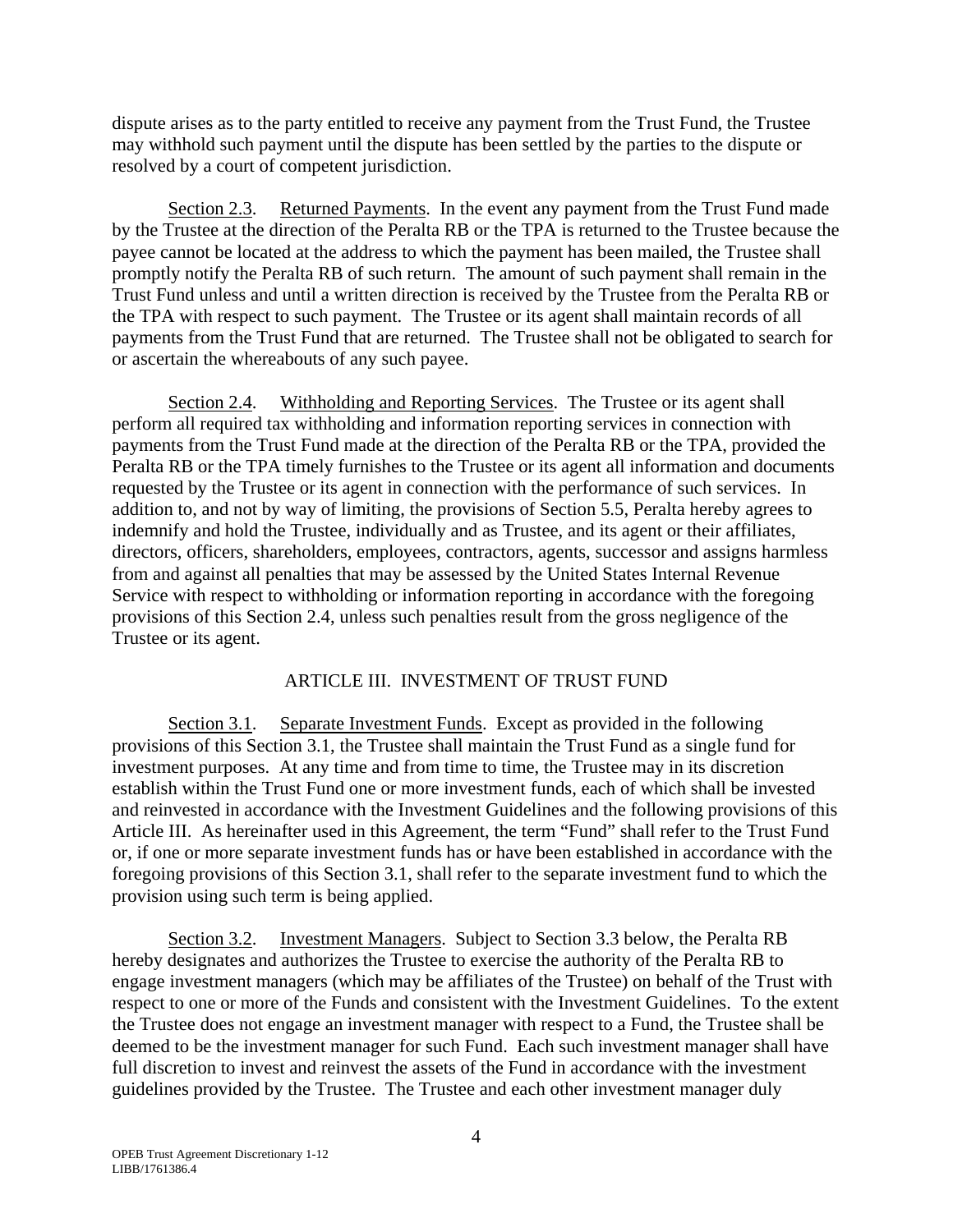engaged by the Trustee for a Fund shall, in its capacity as investment manager for such Fund, hereinafter be referred to as an "Investment Manager."

Section 3.3. Sub-Accounts. The Trust Fund will be divided into Sub-Account A, Sub-Account B and Sub-Account C as provided in the "Allocation Among Sub-Accounts" form attached hereto as Exhibit B, which shall be deemed part of the Investment Guidelines. With regard to Sub-Account A, the Trustee may appoint other Investment Managers, but only if they are affiliates of the Trustee, and/or purchase products (e.g., mutual funds, exchange traded funds, etc., that are not otherwise designated for Sub-Account C) issued by and/or managed by persons or entities (as applicable) who are affiliates of the Trustee. With regard to Sub-Account B, the Trustee may appoint Investment Managers, but only Investment Managers who are not affiliates of the Trustee, and/or purchase products (e.g., mutual funds, exchange traded funds etc. that are not otherwise designated for Sub-Account C) issued by and/or managed by persons or entities (as applicable) who are not affiliates of the Trustee. With regard to Sub-Account C, the Trustee shall select and direct investments of the Trust Fund allocated to Sub-Account C to different commingled vehicles for "alternative" strategies (e.g., private equity and venture funds, hedge funds and limited partnerships) for investments managed by Investment Managers who may or may not be affiliates of the Trustee. It is expected that a significant portion of the assets in Sub-Account C will be in the form of private investment vehicles not subject to the Investment Company Act of 1940, as amended (the "ICA"), by reason of an exemption such as Section  $3(c)(1)$  or Section  $3(c)(7)$  of the ICA. The allocation of assets in the Trust Fund between Sub-Account A, Sub-Account B and Sub-Account C shall be stipulated in writing by the Peralta RB in an attached Allocation Among Sub-Accounts.

Section 3.4. Settlement of Securities Transactions. The Peralta RB and the Trustee hereby acknowledge that when the Trustee is instructed to delivery property against payment, delivery of the property and receipt of payment may not be simultaneous. In any such case, the risk of non-receipt of payment shall be the Trust's and the Trustee shall have no liability if payment is not received. All credit to the Trust of the anticipated proceeds of sales and redemptions of property and of anticipated income from property shall be conditional upon receipt by the Trustee of final payment and may be reversed to the extent final payment is not received. The Trustee or one of its affiliates may, in its discretion, advance funds to the Trust to facilitate the settlement of any transaction. In the event of such an advance, the Trust shall immediately reimburse the Trustee or its affiliates, as the case may be, for the amount of such advance.

#### IV. POWERS OF TRUSTEE

#### Section 4.1. General Powers. The Trustee is authorized and empowered:

- (A) to hold monies uninvested temporarily, without liability for interest thereon, until such monies shall be invested, reinvested or disbursed;
- (B) to collect all interest, dividends and other income payable with respect to property held by the Trust and to surrender securities at maturity or when advised of earlier call for redemption, provided that the Trustee shall not be liable for failure to surrender any security for redemption prior to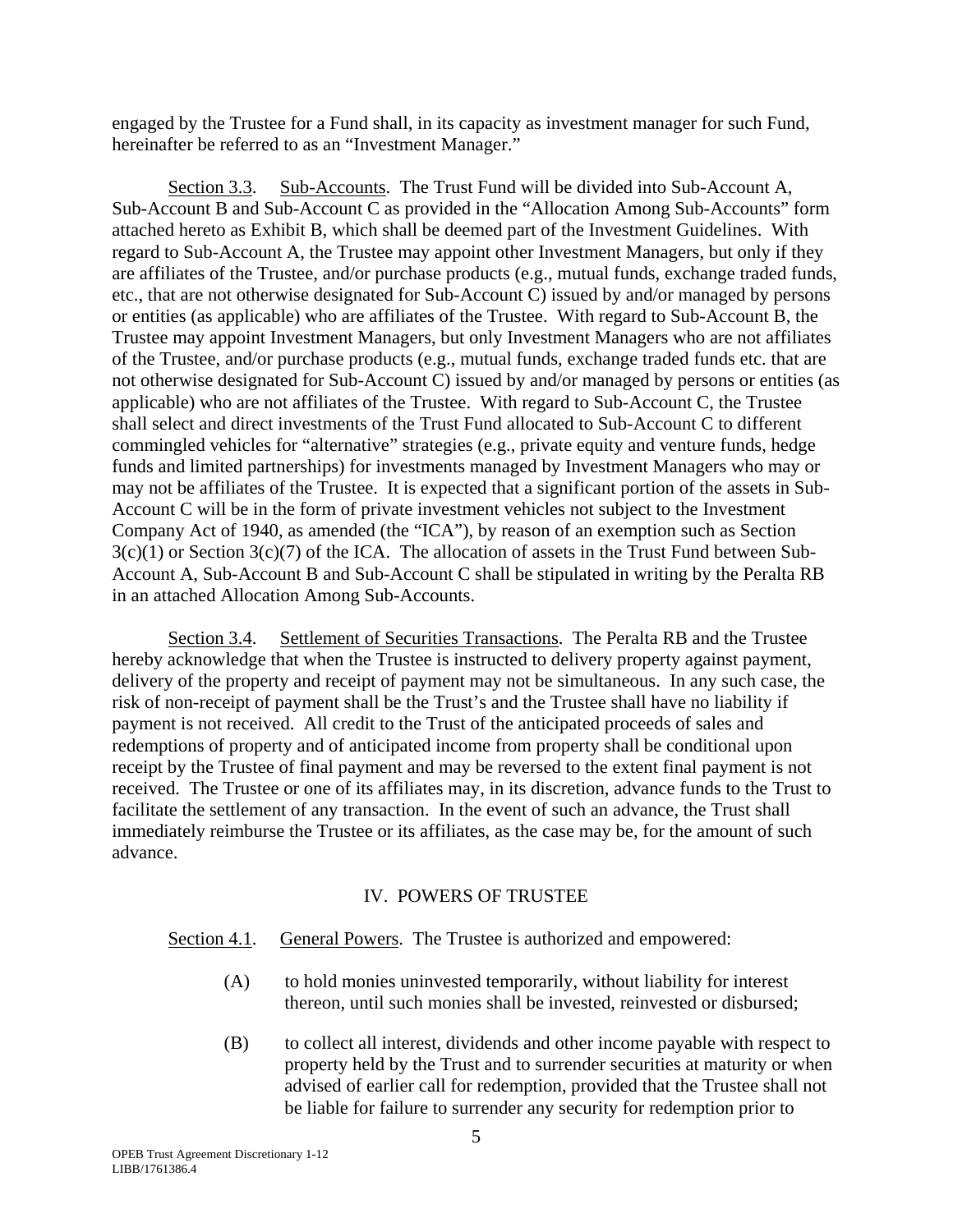- (C) to hold property in its vaults, at a domestic or foreign central depository or clearing corporation, in non-certificated form with the issuer, on Federal Book Entry at the Federal Reserve Bank of New York, with a custodian appointed in accordance with subsection (D) immediately below or, with the prior approval of the Peralta RB, at any other location;
- (D) to appoint another bank or other entity (which may be an affiliate of the Trustee) as custodian including for any securities or other assets and to arrange for the custody of foreign securities or other foreign assets and to pay the reasonable expenses and compensation of such bank or other entity from the Trust Fund;
- (E) to hold any property in its own name or in the name of a nominee (which may be an affiliate of the Trustee), including the nominee of any central depository, clearing corporation or custodian with which securities may be deposited (and the Peralta RB agrees to hold the Trustee harmless from any liability as a holder of record), and to hold any investment in bearer form, but the books and records of the Trustee shall at all times show that all such investments are part of the Trust Fund;
- (F) to form any corporation, association, partnership or joint venture under the laws of any jurisdiction, to participate in the forming of any such corporation association, partnership or joint venture, or to acquire an investment in or otherwise make use of any corporation, association partnership or joint venture, in any case for the purpose of facilitating the Trust's investment in, holding title to, managing or liquidating any property;
- (G) to employ suitable agents, investment managers (who may be affiliates of the Trustee), legal counsel (who may be legal counsel for the Peralta RB or the Trustee in its corporate capacity), auditors and accountants, without liability for any loss occasioned by any such party so employed, and to pay the reasonable expenses and compensation of each such party so employed from the Trust Fund;
- (H) to commence or defend suits or legal proceedings and to represent the Trust in all suits or legal proceedings in any court or before any other body or tribunal; provided, however, the Trustee shall have no obligation to take any legal action for the benefit of the Trust unless and until it is indemnified by Peralta for all expenses in connection therewith, including, without limitation, attorneys' fees and expenses;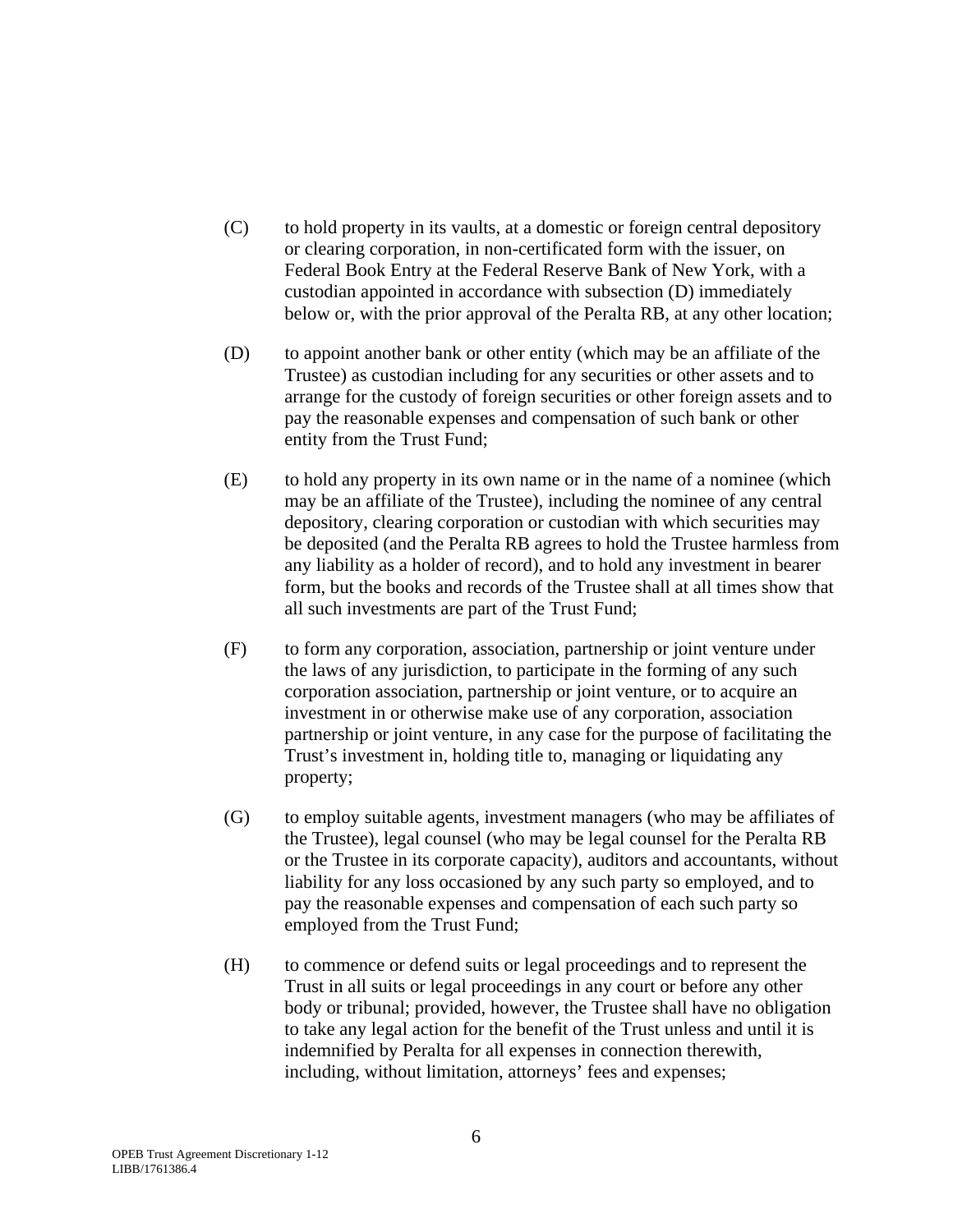- (I) to make, execute, acknowledge and deliver any and all documents of transfer and conveyance and any and all other instruments that may be necessary or appropriate to carry out the powers granted to the Trustee in this Agreement;
- (J) to deliver to the relevant Investment Manager all notices, proxy solicitation materials and other instruments received by the Trustee relating to the voting of any stock or other security of the Fund having voting privileges, the exercise of any option or privilege with respect to any stock or other security of the Fund, including any right or privilege to subscribe for or otherwise to acquire stock or other security, a plan of refinance, merger, consolidation, reorganization or liquidation of any corporation or other enterprise in which the Fund may have an interest, the formation of any committee for the deposit stock or other security of the Fund to effectuate such a plan, the exchange of stock or other security of the Fund in connection with such a plan or a voting trust for the deposit of stock or other security of the Fund; and
- $(K)$  to take any and all action not specifically described in the foregoing provisions of this Section 4.1 the Trustee may deem necessary or desirable for the protection of the Trust Fund.

Section 4.2. At Direction of Peralta RB. The Trustee is authorized and empowered, at the direction of the Peralta RB, to settle, compromise or submit to arbitration any claims, debts or damages due or owing to or from the Trust.

Section 4.3. At Direction of an Investment Manager. The Trustee is authorized and empowered, at the direction of an Investment Manager in accordance with the provisions of Article III, or in its discretion with respect to a Fund to the extent the Trustee is acting as Investment Manager with respect to such Fund:

- (A) to manage, invest and reinvest the money or other property comprising the Fund, without distinction between principal and income;
- (B) to deposit funds in one or more savings or similar accounts with any bank or savings and loan association (which may be an affiliate of the Trustee) that is insured by an instrumentality of the federal government;
- (C) to invest or reinvest the whole or any portion of the money or other property comprising the Fund in mutual funds, commingled trust funds, partnership interests (which may be mutual funds, commingled trust funds or partnership interests offered by any affiliate of the Trustee), common or preferred stocks, investment trust shares, bonds, notes or other evidences of indebtedness or real or personal property;
- (D) to exchange any investment or property, real or personal, for other investments or properties;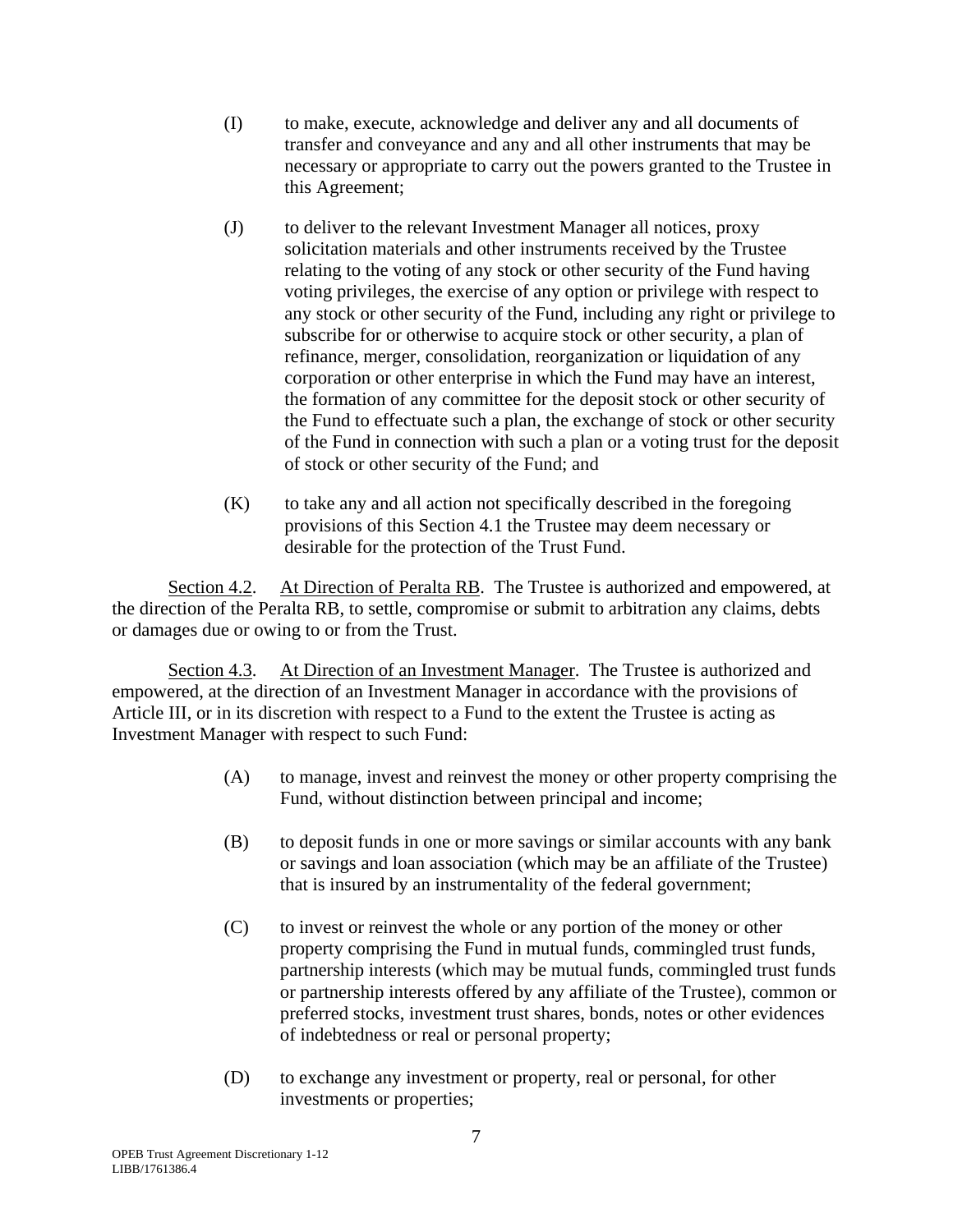- (E) to sell, exchange, transfer, convey or otherwise dispose of any investment or property, real or personal, for cash or on credit, by private contract or public action;
- (F) to extend the time for payment of, or to modify, renew or release security from, any mortgage, note or other evidence of indebtedness, or to take advantage of or waive any default; to foreclose mortgages and bid on property under foreclosure or to take title to property by conveyance in lieu of foreclosure, either with or without the payment of additional consideration;
- (G) to vote in person or by proxy all stocks and other securities having voting privileges, to exercise or refrain from exercising any option or privilege with respect to stock and other securities, including any right or privilege to subscribe for or otherwise to acquire stock and other securities or to sell any such right or privilege; to assent to and join in any plan of refinance, merger, consolidation, reorganization or liquidation of any corporation or other enterprise in which the Trust may have an interest, to deposit stocks and other securities with any committee formed to effectuate the same, to pay any expense incidental thereto, to exchange stock and other securities for those issued pursuant to any such plan and to deposit any investment in a voting trust;
- (H) to abandon any property, real or personal, considered to be worthless or not of sufficient value to warrant its keeping or protecting, to abstain from the payment of taxes, water rents, assessments, repairs, maintenance and upkeep of such property, to permit any such property to be lost by tax sale or other proceedings and to convey any such property for a nominal consideration or without consideration;
- (I) to borrow money from any entity (which may be the Trustee or an affiliate of the Trustee) or any person in such amounts and upon such terms and conditions as shall be deemed advisable, to issue its promissory note as Trustee to evidence such debt and to secure the payment of such debt by pledging any property held by the Trust;
- (J) to manage and operate any real property, to make repairs, alterations and improvements thereto, to insure such property against loss by fire or other casualty; to lease or grant options for the sale of such property, which lease or option made be for a period of time that may extend beyond the life of this Trust, and to take any other action or enter into any other contract respecting such property consistent with the best interests of the Trust;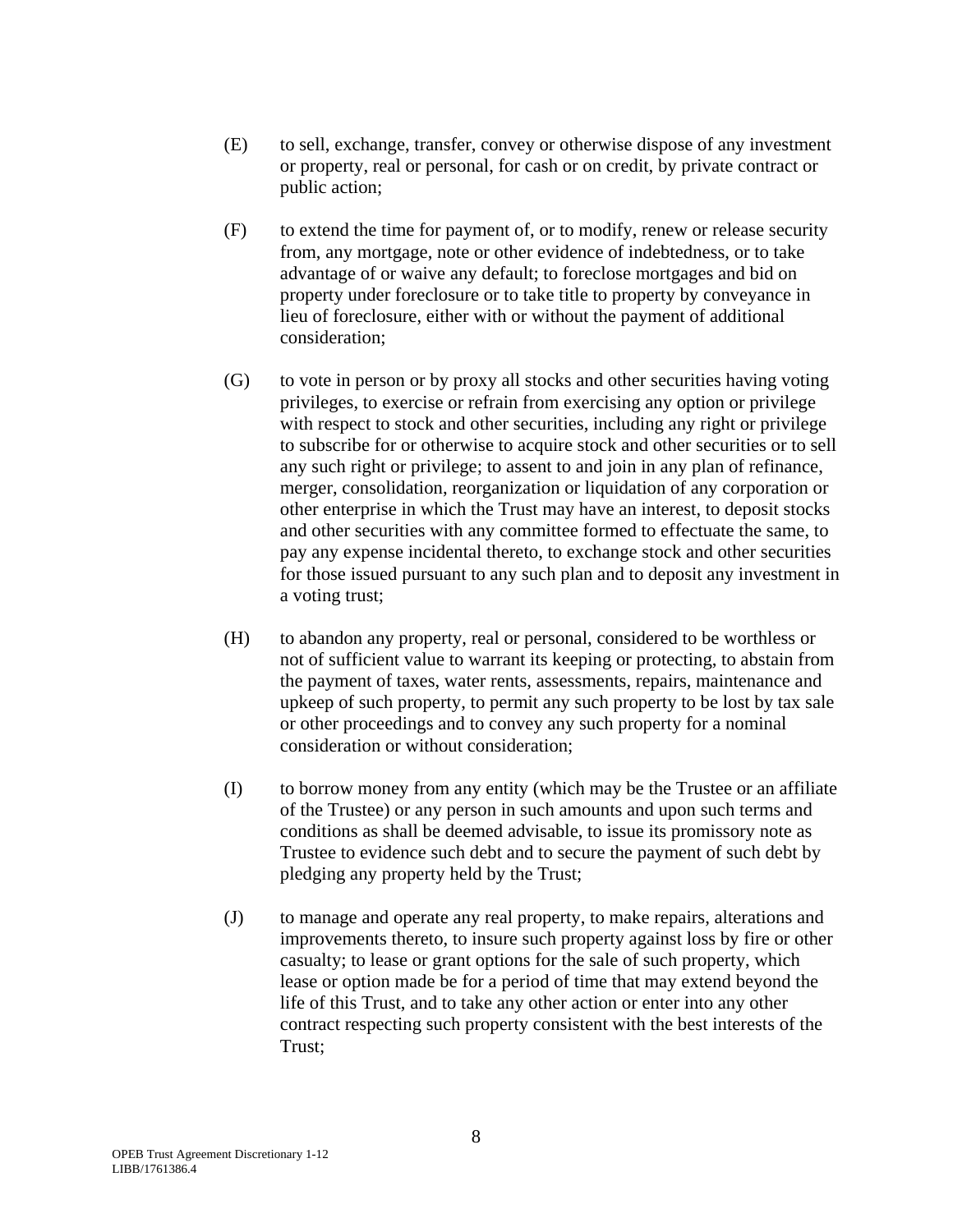- (K) to invest all or any portion of the Fund in one or more group annuity contracts, deposit administration contracts or other such contract issued by an insurance company;
- (L) to write or purchase call or put options or to trade in financial options and futures and to take appropriate actions in connection therewith;
- (M) to lend securities to a broker-dealer registered under the Securities Exchange Act of 1934 or to a bank and invest the collateral posted by such borrower;
- (N) to purchase and sell foreign exchange and contracts for foreign exchange; and
- (O) generally, with respect to all cash, stocks and other securities and property, real or personal, to exercise all the same rights and powers as are or may be lawfully exercised by persons owning cash, stocks or other securities or such property in their own right.

# ARTICLE V. COMPENSATION AND INDEMNIFICATION OF TRUSTEE PAYMENT OF TRUST EXPENSES AND TAXES

Section 5.1. Trustee Compensation. The Trustee shall be entitled to receive from the Trust Fund the fees set forth in the schedule attached hereto as Exhibit A. The fee schedule set forth in Exhibit A may be amended only upon the written consent of the Peralta RB and the Trustee.

Section 5.2. Trust Expenses. Except as otherwise provided in Exhibit A, all brokerage costs, transfer taxes and other expenses incurred in connection with the investment and reinvestment of the Trust Fund, all expenses incurred in connection with the acquisition or holding of any real or personal property, any interest therein or mortgage thereon, the compensation and expenses of the Investment Manager, all administrative expenses incurred by the Trustee in the performance of its duties under this Agreement, including fees for legal services rendered to the Trustee, the compensation and expenses of the Trustee as set forth in Exhibit A, all administrative expenses of the Plan and Trust, and all other proper charges and disbursements of the Trustee shall be paid by the Trust and, until paid, shall constitute a charge upon the Trust Fund. The Trustee may pay any fee or expense incurred by the Trustee in connection with the administration of the Trust from the Trust Fund without the approval or direction of the Peralta RB.

Section 5.3. Trust Taxes. If the Trustee receives notice from any governmental authority that purports to levy or assess any tax with respect to the Trust Fund, the Trustee shall provide written notice of such levy or assessment to the Peralta RB. Within ten business days after the Peralta RB's receipt of such notice, the Peralta RB shall direct the Trustee to pay the tax or to protest the levy or assessment of the tax in the manner reasonably directed by the Peralta RB. If the Peralta RB fails to provide such direction in a timely manner, the Peralta RB shall be deemed to have directed the Trustee to pay such tax from the Trust Fund. The Trustee agrees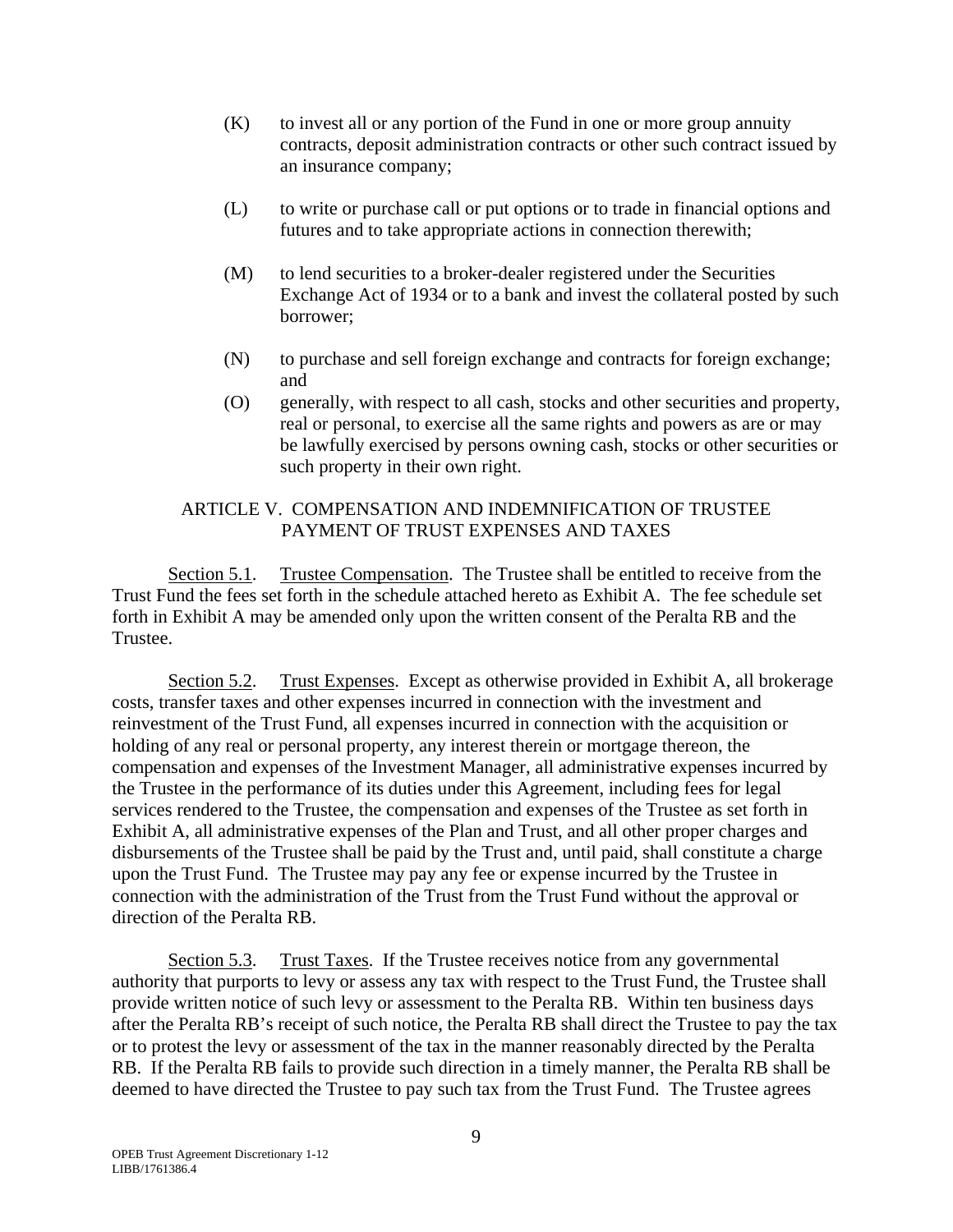that it will take such reasonable steps as the Peralta RB may so direct to protest such levy or assessment or, if the Peralta RB has directed that the tax so levied or assessed be paid, to seek a refund thereof. The Peralta RB acknowledges and agrees that the Trustee may charge additional compensation in connection with any such actions. While any administrative or judicial proceeding in connection with such protest is pending, the Trustee shall not pay any part of the tax so protested, but the Trustee shall pay the protested tax as soon as practicable after it has been finally determined in such proceeding to be due and owing or as soon as practicable after such protest has been withdrawn or discontinued with the Peralta RB's written consent. Notwithstanding the foregoing, the Trustee shall not pay any tax from the Trust Fund to extent that the Peralta RB has provided the Trustee written notice that such tax shall be paid by Peralta and Peralta pays such tax on or before the applicable due date.

Section 5.4. Trustee Liability. The Trustee shall not be liable to Peralta or the Peralta RB or any other party for any act or omission or for any loss, damage or expense incurred as a result of, or in connection with, the performance by the Trustee of its obligations under this Agreement, including, without limitation, any action by the Trustee in accordance with the directions of the Peralta RB or the Investment Manager or any failure to act by the Trustee in the absence of directions from the Peralta RB or the Investment Manager. Furthermore, the Trustee shall have no liability for any indirect, general, special or consequential damages and the Peralta RB shall at all times mitigate damages to the fullest extent possible. The Trustee shall not be liable to the Plan or the Trust for any act or omission of any fiduciary of the Plan or any other party. The Trustee and the Peralta RB hereby agree that nothing in this Agreement shall be deemed to impose upon the Trustee any direct obligation to any participant in, or beneficiary of, the Plan and the Trustee shall have no power, duty or authority to interpret the terms of the Plan.

Section 5.5. Trustee Indemnification. Peralta hereby agrees to indemnify and hold the Trustee, individually and as Trustee, its affiliates, and their directors, officers, shareholders, employees, contractors, agents, successor and assigns harmless from and against all losses, claims, actions, demands, suits, proceedings, damages, fines and expenses (including attorneys' fees and expenses) incurred in connection with any claim, suit, action or other proceeding that relates to, or arises from, the performance by the Trustee of its obligations under this Agreement, including, without limitation, any action by the Trustee in accordance with the directions of the Peralta RB, the Investment Manager or any other authorized party or any failure to act by the Trustee in the absence of directions from the Peralta RB, the Investment Manager or any other authorized party.

Section 5.6. Indemnification as Successor Trustee. If the Trust Company is at any time acting as a successor trustee for the Plan, Peralta hereby agrees to indemnify and hold the Trustee, individually and as Trustee, its affiliates, and their directors, officers, shareholders, employees, contractors, agents, successor and assigns harmless from and against all losses, claims, actions, demands, suits, proceedings, damages, fines and expenses (including attorneys' fees and expenses) incurred in connection with any claim, suit, action or other proceeding that relates to, or arises from, any act or omission of a predecessor trustee.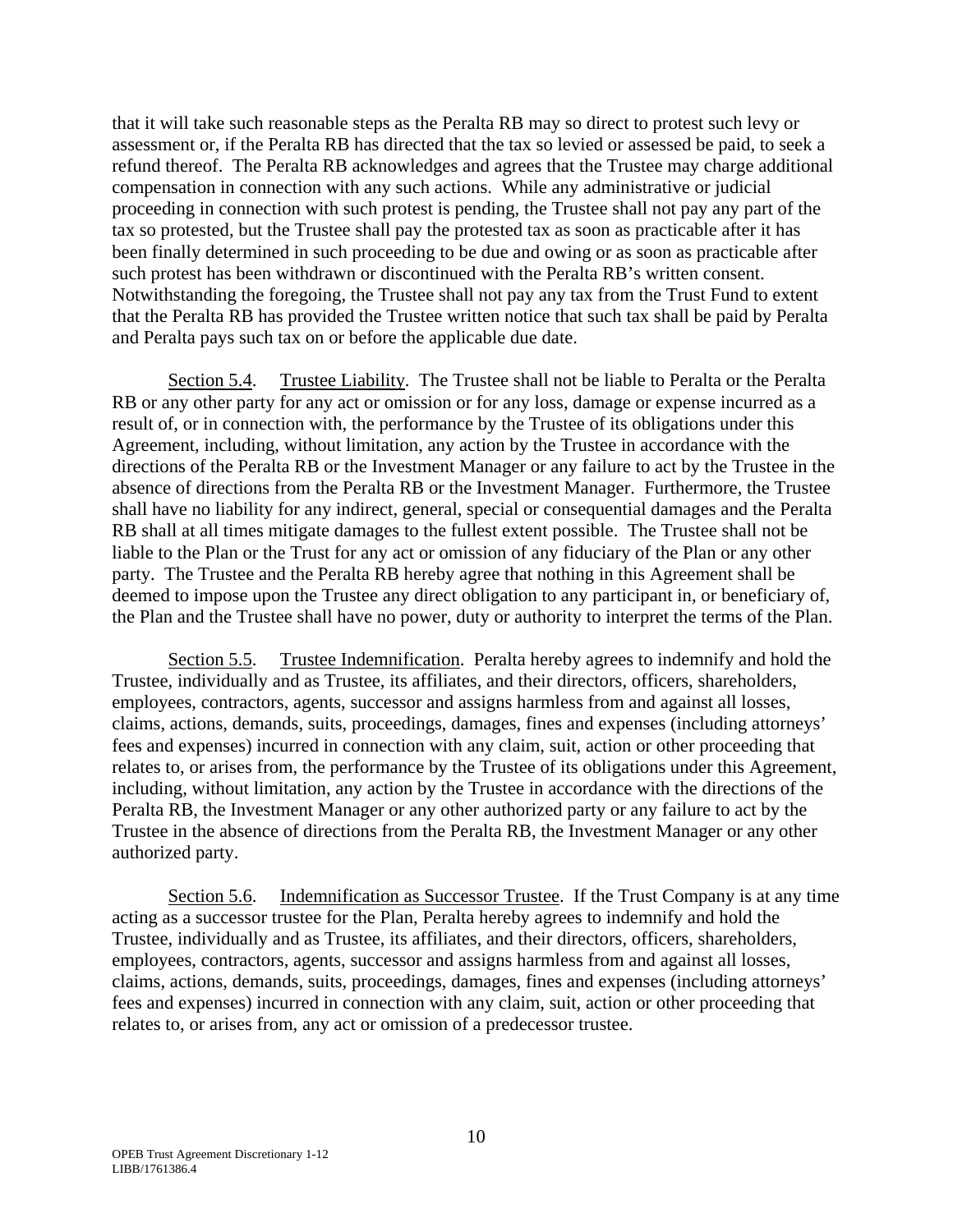#### ARTICLE VI. RECORDS AND VALUATION

Section 6.1. Records Maintenance. The Trustee shall maintain accounts of all receipts, disbursements and other transactions of the Trust Fund and such other records as the Peralta RB shall from time to time direct, as agreed to by the Trustee. The Trustee's accounts, books and records relating to the Trust Fund shall be open to inspection and audit at all reasonable times by the Peralta RB or its designee or any other person entitled to inspect and audit such accounts, books and records under applicable law. Unless otherwise agreed to by the Trustee, the Trustee shall not be required to maintain any separate accounts or records with respect to any participants in the Plan or any beneficiary thereof and any such accounts or records required to be maintained by the terms of the Plan shall be maintained by the Peralta RB or other party authorized by the terms of the Plan.

Section 6.2. Valuation of Trust Fund. The Trust Fund shall be valued as of each valuation date specified by the terms of the Plan and identified by the Peralta RB to the Trustee. The Trustee shall report to the Peralta RB the value of the Trust Fund within a reasonable period of time after each such valuation date. The Trustee shall provide, or shall cause the Investment Manager to provide, such valuations of the assets comprising the Fund as are necessary to enable the Trustee to satisfy its obligations under this Agreement.

Section 6.3. ASC 820 Reporting. The Trust Company shall, at the request of the Peralta RB, perform a value price level default classification under Accounting Standards Codification 820 ("ASC 820") for each Trust Fund asset, and shall provide this information to the Peralta RB and any accounting firm the Peralta RB designates in writing to the Trust Company. The Peralta RB agrees to review such information with the Trust's accounting firm. The Peralta RB acknowledges and agrees that the Trust Company is not a certified public accountant and therefore the Peralta RB, and not the Trust Company, is responsible for compliance with any ASC 820 reporting requirements.

Section 6.4. Annual Accounting. Within 90 days after the close of each fiscal year of the Trust (or such other date as may be agreed upon by the Peralta RB and the Trustee), and within 120 days after the effective date of the removal or resignation of the Trustee, the Trustee shall file with the Peralta RB a written account setting forth all receipts, disbursements and other transactions of the Trust Fund effected during the year (or, in the case of the removal or resignation of the Trustee, portion thereof) ending on such date (but not including any part of such year for which such an account has been previously filed). The Trustee shall not be obligated to provide additional reports to the Peralta RB. Upon the expiration of the 60-day period immediately following the date the Trustee files such written account with the Peralta RB, the Trustee shall be forever released and discharged from all liability and accountability to anyone with respect to its acts or failures to act described by such account, except with respect to any matters therein as to which the Peralta RB shall have filed written objections with the Trustee within such 60-day period. The Trustee and the Peralta RB shall cooperate in good faith to resolve any matter with respect to which the Peralta RB has, in a timely manner, filed a written objection with the Trustee.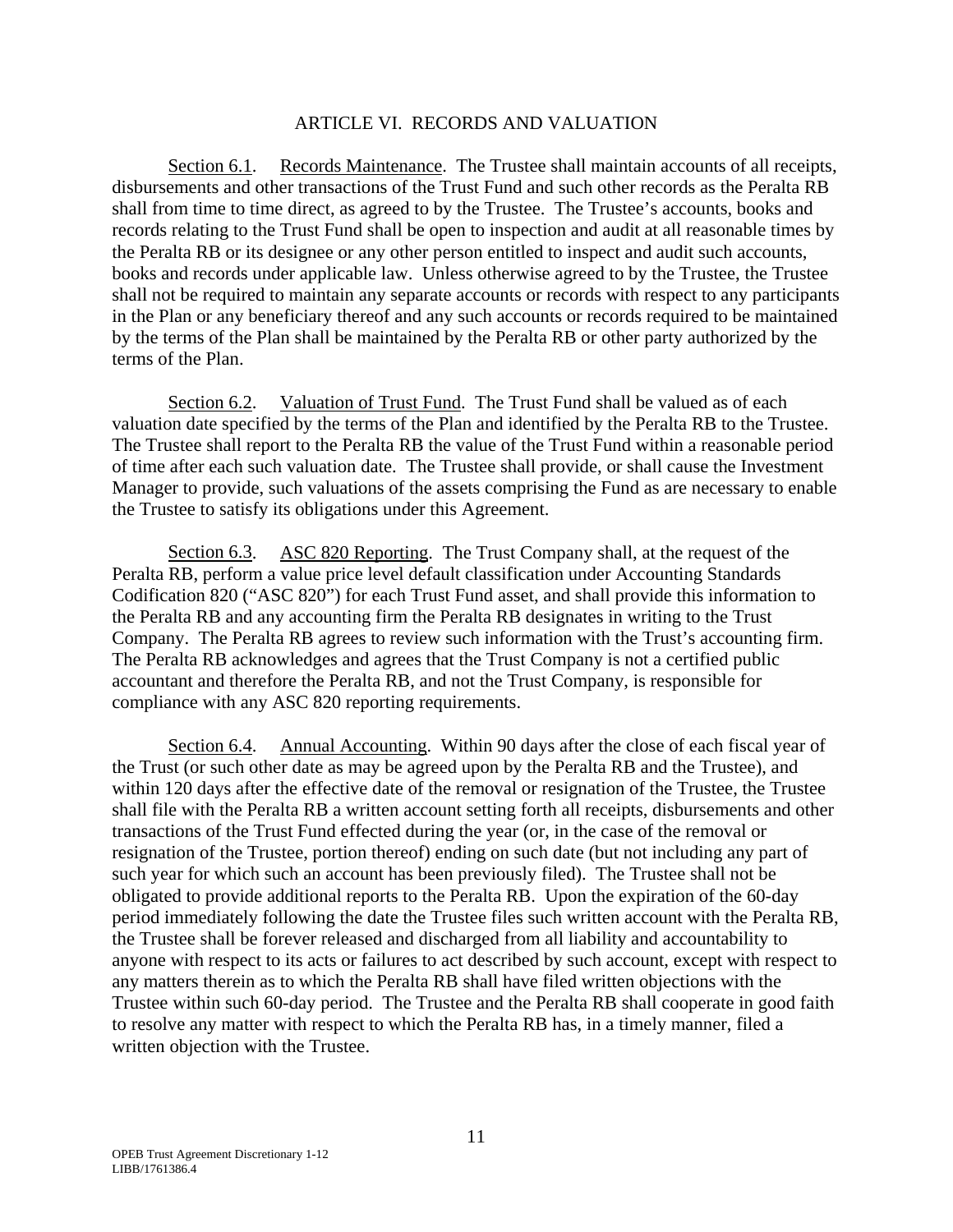Section 6.5. Right to Judicial Settlement. Nothing in this Agreement or in the Plan shall be construed as depriving the Trustee of the right to have a judicial settlement of any account rendered by it, and the Trustee may pay the reasonable expenses incurred in connection therewith from the Trust Fund. In any proceeding for such a judicial settlement, the only necessary party thereto in addition to the Trustee shall be the Peralta RB, and no participant in the Plan or other person having or claiming an interest in the Trust Fund shall be entitled to any notice or service of process, except as may be required by law. Any judgment, decision or award entered in any such proceeding or action shall be conclusive and binding upon all interested persons.

Section 6.6. Additional Reports. As mutually agreed upon between the Trustee and Peralta RB, from time to time Trustee shall provide reports with analysis regarding asset allocation, investment management services and investment performance. These reports may include data on services provided by an affiliate of the Trustee.

# ARTICLE VII. RESIGNATION, REMOVAL AND SUCCESSION OF TRUSTEE

Section 7.1. Resignation or Removal of Trustee. The Trustee may resign at any time by giving at least 30 days prior written notice to the Peralta RB or on such shorter period of notice as consented to by the Peralta RB. The Peralta RB may remove the Trustee at any time by giving at least 30 days prior written notice to the Trustee or on such shorter period of notice as consented to by the Trustee.

Section 7.2. Appointment of Successor. In the event of the resignation or removal of the Trustee, the Peralta RB shall appoint a successor trustee. For purposes of this Agreement, the appointment of a successor trustee shall not be effective unless and until the Trustee has received written evidence of the appointment of the successor trustee and of the acceptance by the successor trustee of such appointment. Until the final distribution of the Trust Fund, the Trustee shall continue to have and may exercise all of the powers and rights conferred upon it by the terms of this Agreement, including without limitation the provisions of Article V. The Trustee shall account for the administration of the Trust Fund up to the effective date of its removal or resignation in accordance with the provisions of Article VI. As soon as practicable following approval of such account in the manner provided in Section 6.4, the Trustee shall deliver the Trust Fund to the successor trustee but may reserve such reasonable amount as the Trustee may deem necessary to provide for its expenses, compensation and any taxes or other amounts chargeable or payable out of the Trust Fund. If such reserve is insufficient to pay such amounts, the Trustee shall be entitled to receive the amount of any deficiency from the Trust Fund after transfer to the successor trustee. The Trustee shall not be responsible for any act or omission of a successor trustee, and Section 5.2 and all indemnities herein, including, without limitation, the indemnities set forth in Sections 5.5 and 5.6, shall remain in full force and effect. The receipt of the Trust Fund by the successor trustee and the approval of the Trustee's final accounting by the Peralta RB in the manner provided in Section 6.4 shall constitute a full and complete discharge of the Trustee.

Section 7.3. Application for Successor. If the Trustee has not received written evidence of the appointment of a successor trustee and of the acceptance by the successor trustee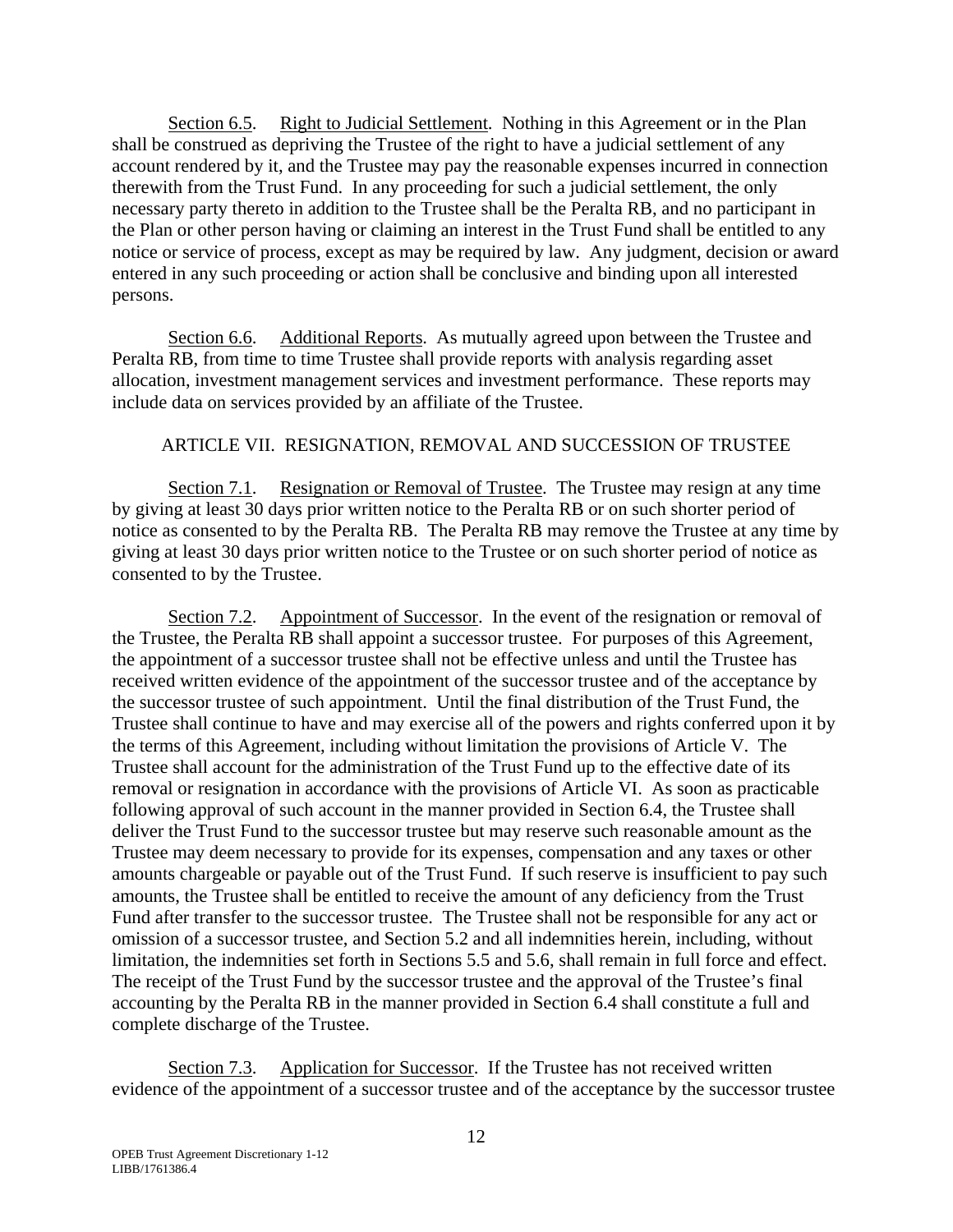of its appointment as successor trustee on or before the thirtieth day after notice of resignation or removal of the Trustee has been received by the other party, the Trustee may apply to any court of competent jurisdiction for the appointment of a successor trustee.

Section 7.4. Legal Successor to Trust Company. Any company into which the Trust Company may be merged or with which it may be consolidated, or any company resulting from any merger or consolidation to which the Trust Company is a party, shall be the successor of the Trust Company hereunder without the execution or filing of any paper and without any further action on the part of the parties hereto, with like effect as of such successor had originally been appointed as Trustee herein.

# ARTICLE VIII. COMMUNICATIONS

Section 8.1. Communications to Peralta RB. Any written notice to the Peralta RB relating to this Agreement shall be addressed as set forth below, unless otherwise specified in writing by the Peralta RB to the Trustee, and shall be effective upon receipt by the addressee:

Peralta Community College District Retirement Board

Address:

| Attention: |  |  |
|------------|--|--|

Any notice of resignation of the Trustee shall be sent to the Peralta RB by certified or registered mail, return receipt requested.

Section 8.2. Communications to Trustee. Any written notice or direction to the Trustee relating to this Agreement shall be addressed as set forth below, unless otherwise specified in writing by the Trustee to the Peralta RB, and shall be effective upon receipt by the addressee:

Neuberger Berman Trust Company National Association 605 Third Avenue,  $19<sup>th</sup>$  Floor New York, NY 10158 Attention: Diane E. Lederman, Managing Director and General Counsel (legal notices only) Edward L. Berman, Senior Vice President

Any notice of removal of the Trustee shall be sent to the Trustee by certified or registered mail, return receipt requested.

Section 8.3. Requirement of a Writing. Any action by the Peralta RB pursuant to this Agreement, including, without limitation, all directions to the Trustee, shall be in writing, signed on behalf of the Peralta RB or in such electronic form as agreed upon in writing by the Peralta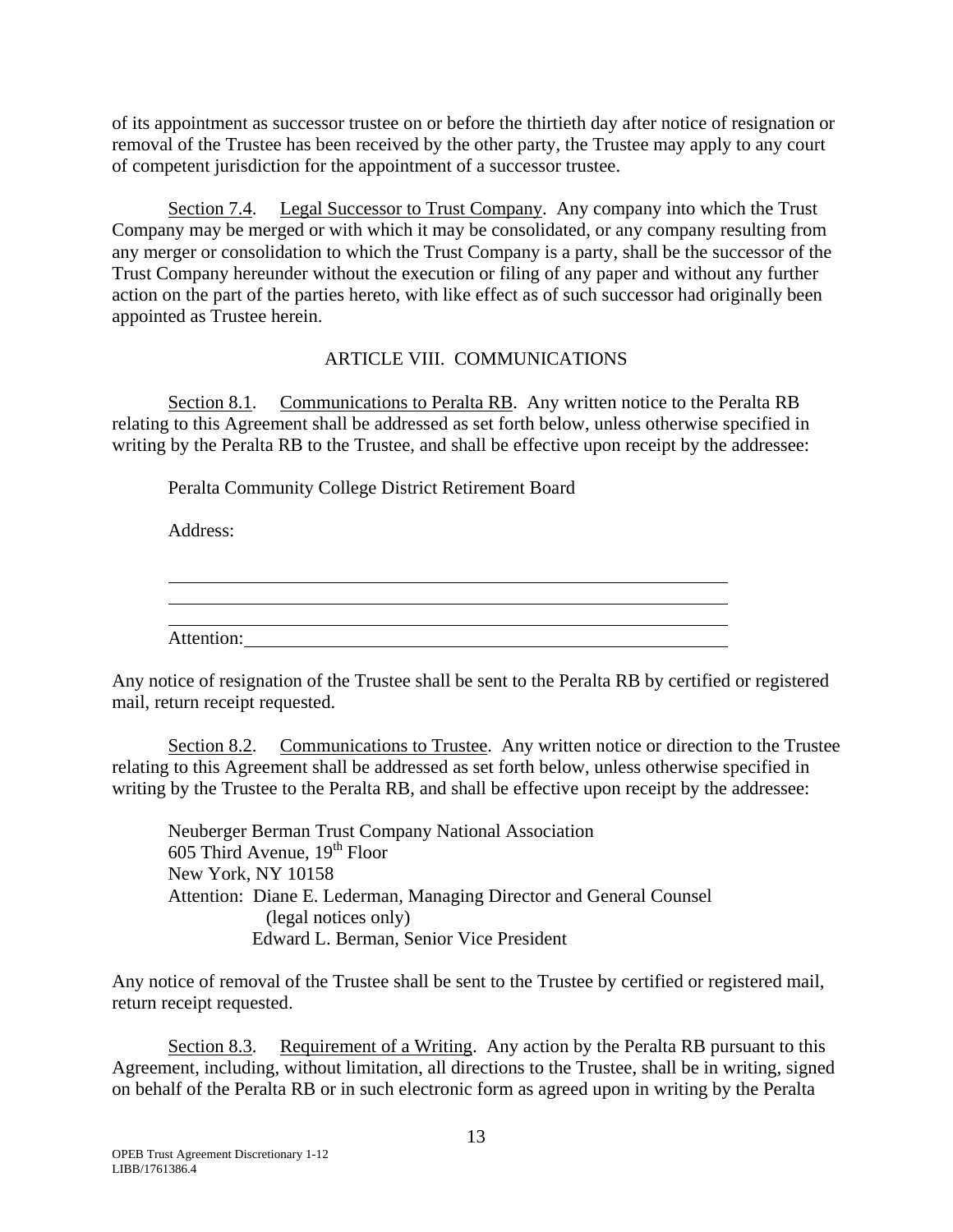RB and the Trustee. On or before the effective date of this Agreement, the Peralta RB shall certify to the Trustee in writing the names of the individual or individuals authorized to act on behalf of the Peralta RB for all purposes relating to this Agreement and shall furnish to the Trustee a specimen of the signature of each such individual. The Trustee may rely on the authority of each such individual until the Trustee receives written notice from the Peralta RB of the termination of such individual's authority.

# ARTICLE IX. MISCELLANEOUS

Section 9.1. Conflict with Plan. The responsibilities, duties and rights of the Trustee are solely as set forth in this Agreement and no provision of the Plan or any other document shall be deemed to affect such responsibilities, duties and rights. If there is a conflict between any provision of the Plan and any provision of this Agreement with respect to any matter involving the Trustee, the provision of this Agreement shall be controlling.

Section 9.2. Compliance with Law. In the exercise of its powers and the performance of its duties and responsibilities under this Agreement, the Trustee shall act in good faith and in accordance with applicable law. The Trustee shall not be required to furnish any bond in any jurisdiction for the performance of its duties under this Agreement and, if a bond is required despite this provision, no surety shall be required on such bond.

Section 9.3. Information Requirements. Each of the Trustee and the Peralta RB shall furnish to the other party any documents, reports, return, statements or other information that the other party reasonably determines necessary to perform its duties or responsibilities, or to enforce its rights, under this Agreement or applicable law.

Section 9.4. Dealing with Trustee. Any person dealing with the Trustee shall be under no obligation to inquire concerning the validity of anything that the Trustee purports to do, nor need any person see to the proper application of any money paid or any property transferred upon the order of the Trustee or to inquire into the Trustee's authority as to any transaction.

Section 9.5. Right to Amend. This Agreement may be amended at any time and from time to time by a written instrument executed by the Peralta RB and delivered to the Trustee; provided, however, that any amendment affecting the powers, duties, obligations, responsibilities, rights or fees of the Trustee must be approved in advance in writing by the Trustee; and provided further, however, that no amendment may violate the terms of the Plan or applicable law (which determination shall be the sole responsibility of the Peralta RB and not the Trustee). Any amendment to this Agreement shall apply to the Trust Fund as constituted at the time the amendment becomes effective as well as to that portion of the Trust Fund that is acquired after the amendment becomes effective.

Section 9.6. Assignment. Except as provided in this Section 9.6, neither party may assign or delegate any of its rights and obligations under this Agreement without the prior written consent of the other. The Peralta RB consents to any assignment by the Trust Company of any and all of its rights, duties and obligations hereunder if (a) such assignment is to an affiliate or to a successor to the business or substantially all of the assets or accounts of the Trust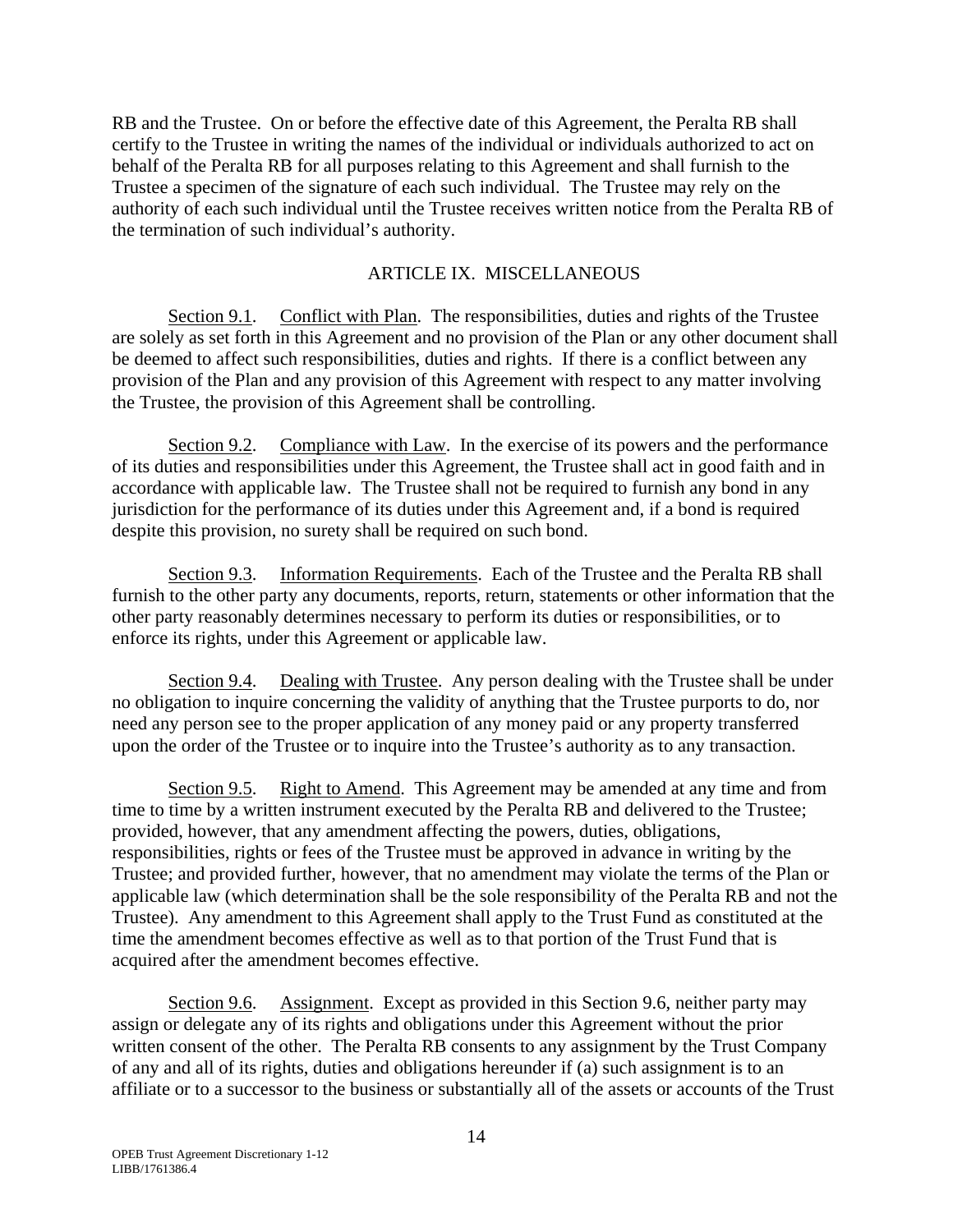Company, (b) the Trust Company gives written notice of such assignment to the Peralta RB within 14 days of the assignment's effective date, and (c) the Peralta RB continues to receive the services performed by the Trust Company and such assignee without objection for a period of 30 days after such notice. The foregoing provisions will apply and inure to the benefit of the Trust Company and all such successive assignees.

Section 9.7. Termination of Trust. In the event of the termination of the Trust, the Trustee shall continue to administer the Trust Fund in accordance with the terms of this Agreement until all of the purposes for which the Trust has been established have been accomplished or the Trustee has disposed of the Trust Fund after the payment of or other provision for all expenses incurred in the administration of the Trust (including, without limitation, any compensation to which the Trustee may be entitled). Until the final distribution of the Trust Fund, the Trustee shall continue to have and may exercise all of the powers and rights conferred upon it by the terms of this Agreement, including without limitation the provisions of Article V. Upon any such termination of the Trust, or upon the resignation or removal of the Trustee in accordance with the provisions of Article VII, Section 5.2 and all indemnities herein, including, without limitation, the indemnities set forth in Sections 5.5 and 5.6, shall remain in full force and effect.

Section 9.8. Legal Action. The Trustee shall not be required to engage in administrative proceedings or litigation without being indemnified to its satisfaction against any expense thereof. In any case in which the Trustee engages in administrative proceedings or litigation in discharge of its fiduciary obligations, its expense thereof shall constitute a charge against the Trust Fund unless paid by or on behalf of the Peralta RB.

Section 9.9. Headings. Headings to articles and sections of this Agreement are for convenience of reference only and shall not be considered in the construction of the provisions of this Agreement.

Section 9.10. Severability. If any term or provision of this Agreement or the application thereof to any person or circumstances shall, to any extent, be invalid or unenforceable, the remaining provisions of this Agreement, or the application of such term or provision to persons or circumstances other than those as to which it is held invalid or unenforceable, shall not be affected thereby, and each term and provision of this Agreement shall be valid and enforceable to the fullest extent permitted by law.

Section 9.11. Situs; Governing State Law. As long as the Trust Company is the trustee of the Trust, the situs of the Trust shall be the State of New York and the Trust shall be construed, regulated and administered in accordance with the provisions of the laws of the State of New York without reference to principles of conflicts of law.

Section 9.12. Jurisdiction and Certain Waivers. All proceedings under this Agreement shall be brought in courts located in New York, New York. The Peralta RB hereby submits to the jurisdiction of such courts for such purposes and hereby waives the right to a trial by jury in any action or proceeding related to this Agreement.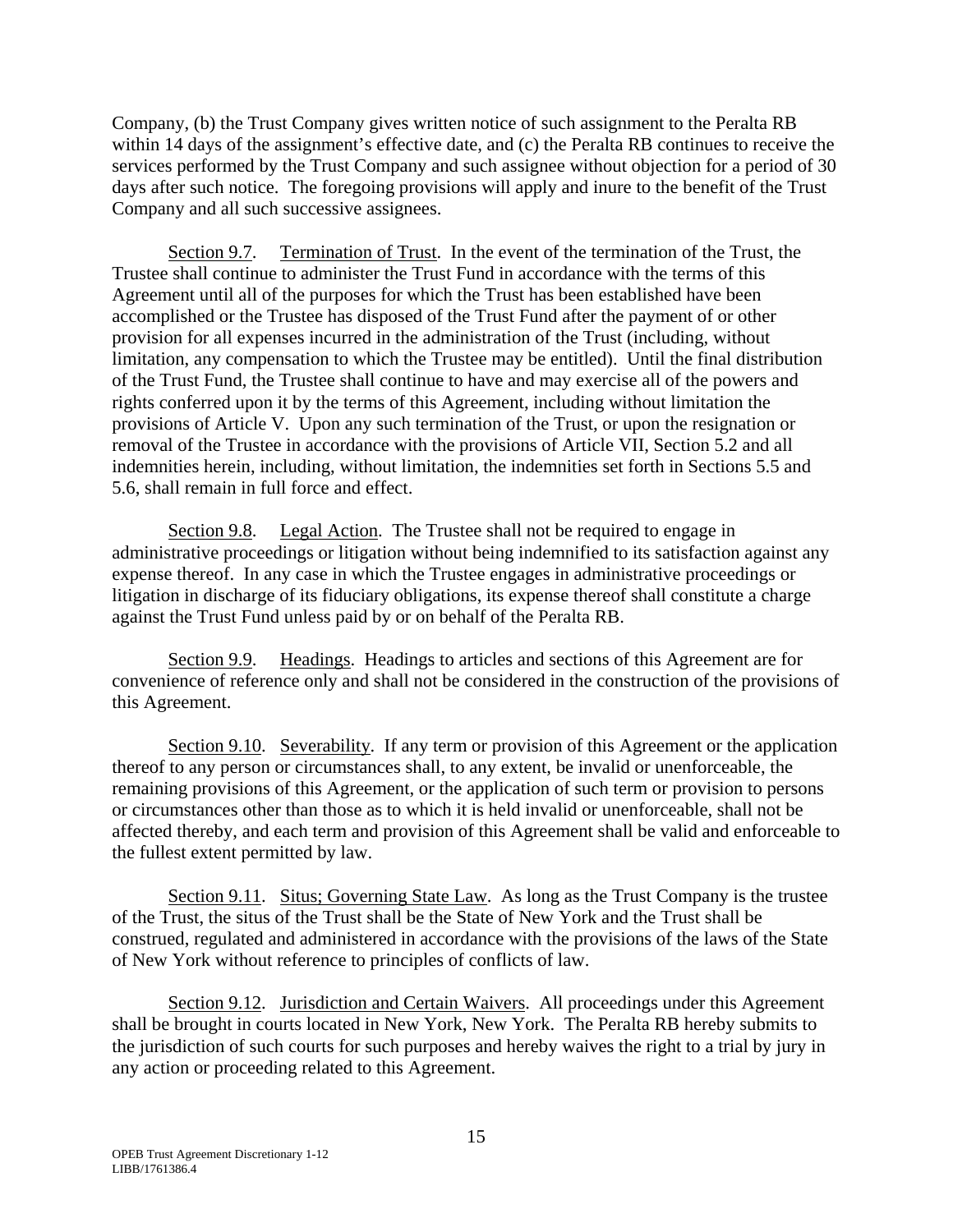Section 9.13. Survival. The indemnities provided in this Agreement shall survive the termination of this Agreement.

IN WITNESS WHEREOF, the parties hereto have executed this Agreement as of the date and year first written above.

# PERALTA COMMUNITY COLLEGE DISTRICT RETIREMENT BOARD

By:

 Name: Title:

# NEUBERGER BERMAN TRUST COMPANY NATIONAL ASSOCIATION

By:

 Name: Title: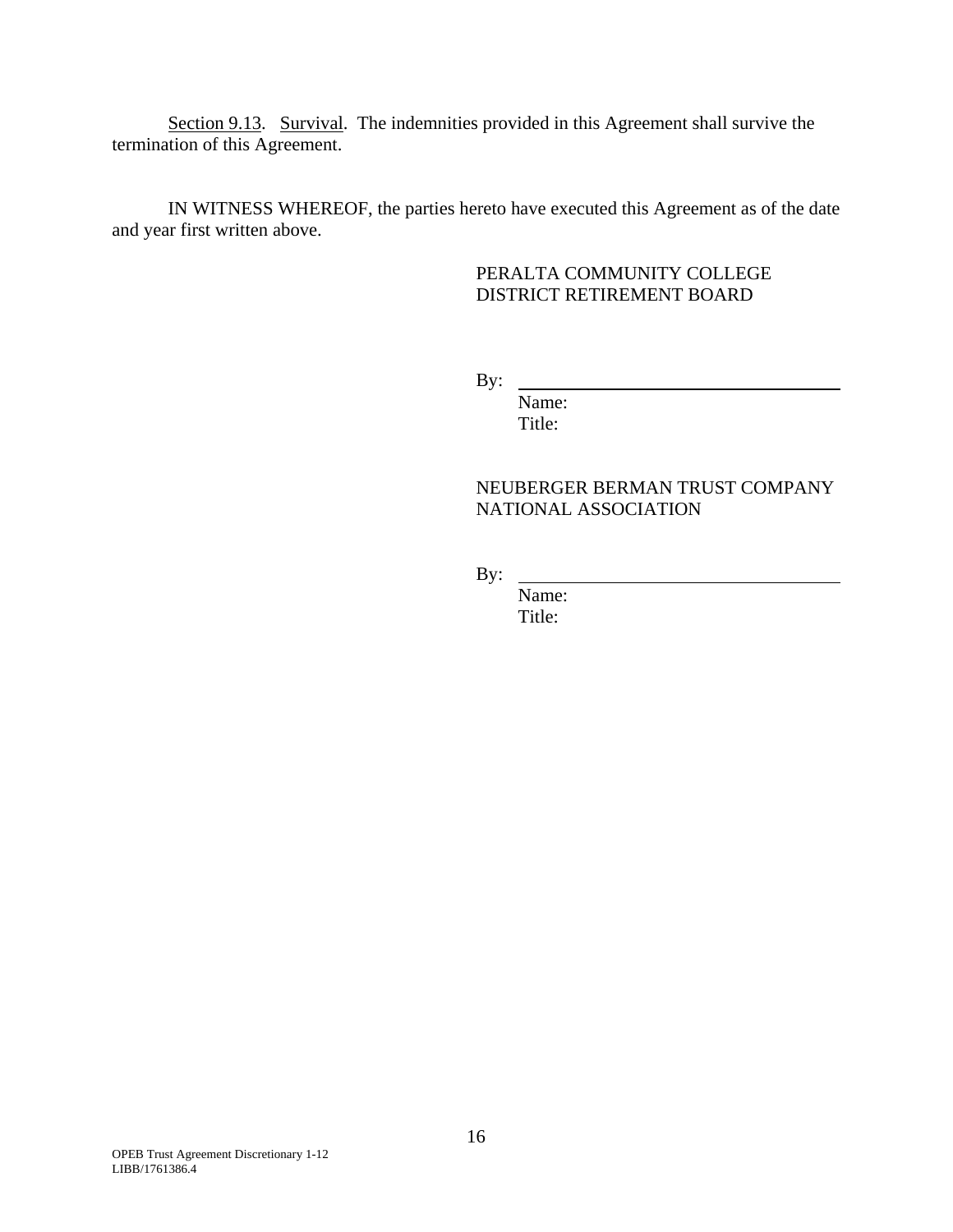# EXHIBIT A

# Fee Schedule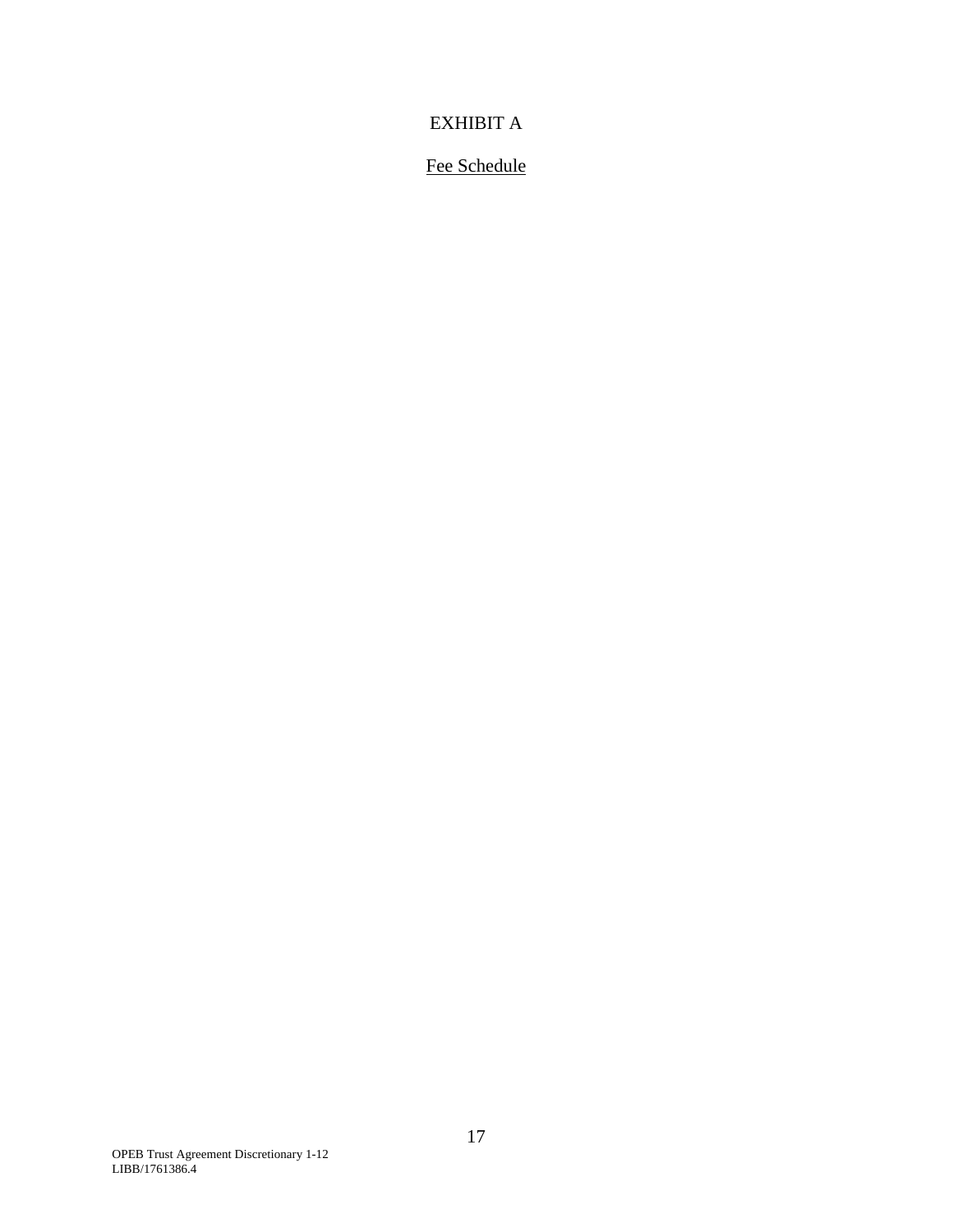# EXHIBIT B

# Allocation Among Sub-Accounts

Attachment to Discretionary OPEB Trust Agreement between NBTCNA and Peralta dated \_\_\_\_\_\_\_\_\_\_\_\_\_, 2012

Until such time as this form of Allocation Among Sub-Accounts is replaced by the Peralta RB by delivery to and receipt by the Trustee of an executed substitute form, the assets in the Account shall be allocated between Sub-Accounts as follows:

 $Sub-Account A$ :

 $\text{Sub-Account } B$ :

 $Sub-Account C$ :

The Trustee shall rebalance amounts in the Trust Fund in accordance with the directions above once every \_\_\_\_\_ months, on the first business day of the month, with the first such rebalancing to occur on the first business day of \_\_\_\_\_\_\_\_\_\_, 201\_ (each rebalancing a "Scheduled Rebalancing" and each such date, a "Scheduled Rebalancing Date"). After giving effect to any such Scheduled Rebalancing, investments in any of the Sub-Accounts identified above subject to such Scheduled Rebalancing shall be deployed in a manner that is consistent with the applicable investment guidelines to which such Sub-Account is subject, after taking into account contractual or other limitations on subscriptions or additions of monies in commingled investment funds with contractual restrictions on redemptions.

To the extent that on any Scheduled Rebalancing Date, one or more Sub-Accounts do not at such time maintain sufficient liquidity to effect any such Scheduled Rebalancing by reason of investments in commingled investment funds with contractual or other restrictions on redemptions, then within five business days of such Scheduled Rebalancing Date, the Trustee shall enter a redemption request (to the extent not then previously entered) in the amount of the deficiency for the next available redemption date, and any such amounts, once received, shall be applied upon receipt, *pro rata*, across any Sub-Account which were called for by the Scheduled Rebalancing on the Scheduled Rebalancing Date preceding such distribution date and shall be deployed in such Sub-Accounts taking into account contractual or other limitations on subscriptions or additions of monies in commingled investment funds.